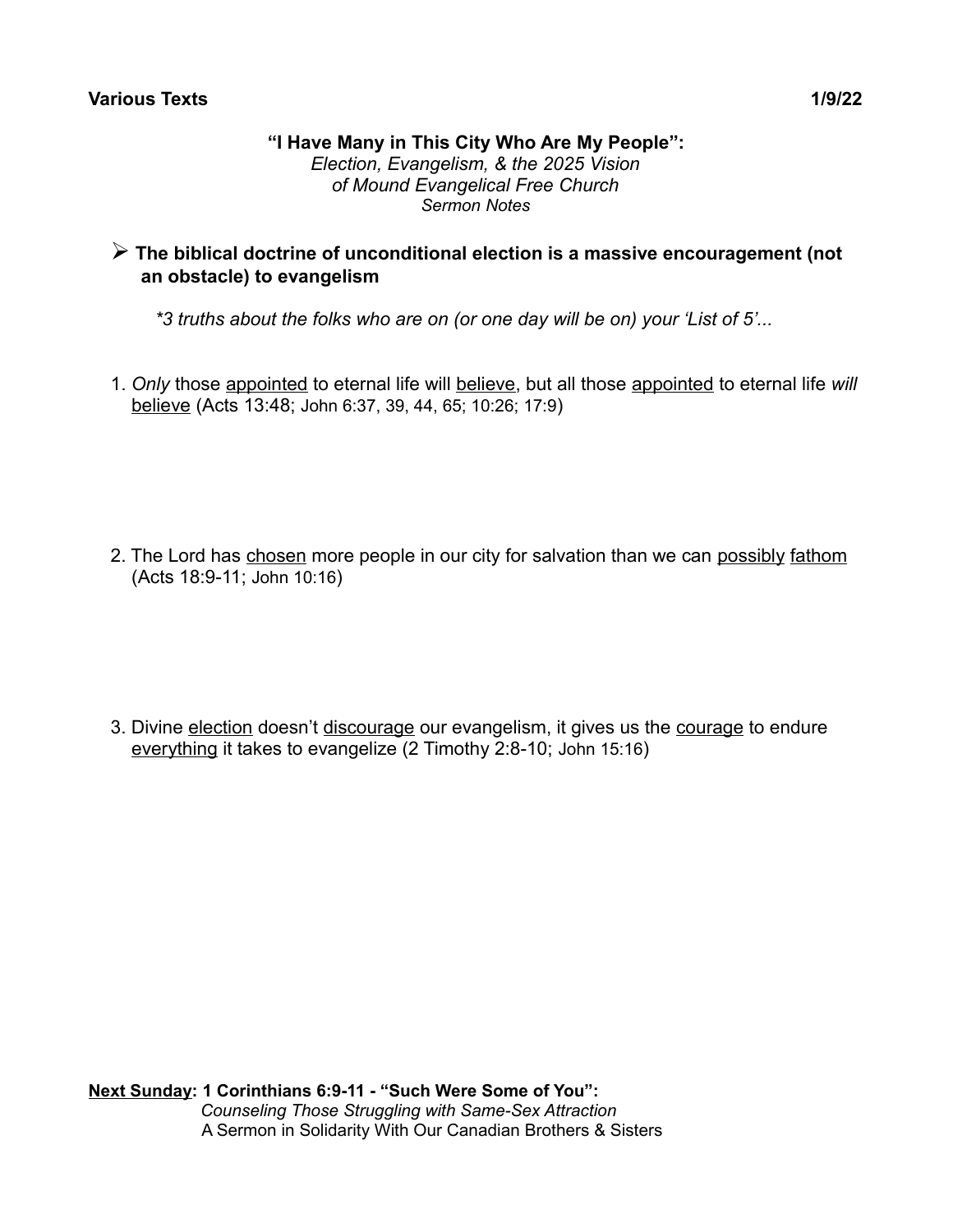### **Community Group Study Guide**

For the Week of January 9th-15<sup>th</sup>

### **Getting Started**

1. It's evangelism temperature check-in time. Looking back over the last 30 days, how are things going with your 'List of 5'? If you had to give yourself a number from 1 to 10 (1 being ice cold, [1](#page-1-0)0 being blazing hot<sup>1</sup>) what number would you say you're at today? Why?

# **Digging Deeper**

2. Looking ahead to the next 30 days, what practical steps will you take toward those on your 'List of 5' so that you raise your temperature at least one degree? Recalling the B.L.E.S.S. practices, make a few concrete plans right now (perhaps even put them in your calendar if you have it on you - don't worry...we'll wait).

### **Open Your Bible To Colossians 4:2-4...**

- 3. Why is prayer so mission-critical as it relates to evangelism? What is Paul's specific request in Colossians 4:2-4? How about in Romans 10:1 or Ephesians 6:18-20? How closely do prayers like these approximate your own as you pray for those in your life who are far from Christ?
- 4. What makes praying for the folks on your 'List of 5' such a challenge? There are a number of obstacles (both within us and without). How many can you name?<sup>[2](#page-1-1)</sup> On the other hand, given what Paul prays for in the Scriptures listed #3 (above), why is praying in these cases such an encouragement?
- 5. In Colossians 4:5, God's Word commands us to: "Walk in wisdom toward outsiders, making the best use of the time." Without a doubt, one of the best uses of our time is serving. What sorts of gifts, talents, and abilities do you have that you could use to serve those on your 'List of 5'? At the same time, what sorts of practical needs or limitations do you have that might open the door to ask one of these people to serve you? Why is our 'List of 5' serving us just as important (possibly more so in some cases) as us serving them?
- 6. Read carefully through 1 Peter 3:13-17. Have you ever had anyone "ask...you for a reason for the hope that is in you" (v.15)? If so, what were the circumstances? Please share with the group. Why do you think this tends to happen so seldom in our lives?

<span id="page-1-0"></span><sup>1</sup> Remember the B.L.E.S.S. practices? **B** (Be in Prayer) **L** (Listen to lost people) **E** (Eat & Drink with them) **S** (Serve or be served by them), **S** (Story - your story and Christ's). If you're having difficulty giving your outreach efforts an objective number, imagine that each letter is 'worth' 2 points. So, if you did nothing more than pray for your 'List of 5' on a regular basis over the last month (which is *huge* by the way!) then you're already at a 2. If you engaged in more of the B.L.E.S.S. practices over the last month, your number goes even higher. Try it!

<span id="page-1-1"></span><sup>2</sup> If you get stuck, here are some to take into consideration: 2 Corinthians 4:3-4; Ephesians 2:1-3; 6:12; 1 John 5:19.